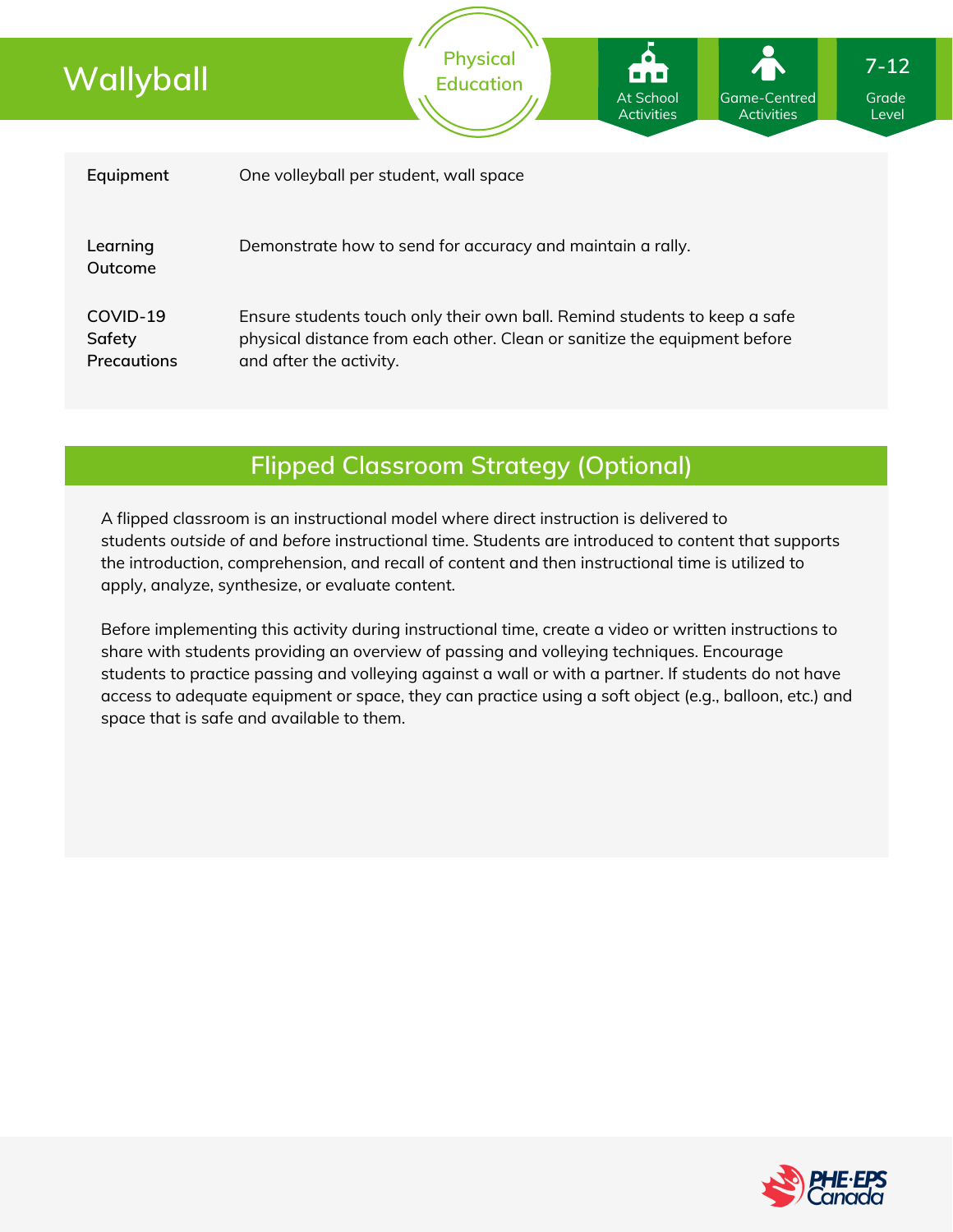# **Wallyball**

**Physical Education**

## **Activity Description**

Find a playing area large enough so pairs of students have adequate room to play the game against a wall.

As a large group, review and practice how to pass and volley. If utilizing a flipped classroom strategy, remind students to apply what they learned or reviewed in advance of the activity.

Divide students into pairs and provide each student with volleyball. Invite pairs to find a space on the wall a safe distance from other pairs. Partners start at the same time and use the wall to pass or volley to themselves. Partners continue to rally by passing or volleying to themselves against the wall until one partner loses control of the ball. Pairs tally their number of successful passes or volleys together and start again trying to improve their score. After an allotted amount of time, invite pairs to challenge another pair and see which pair can accumulate the highest number of successful rally points.

# **Physical Education Competencies Reflection Questions**

### **MOVE**

**Develop psychomotor skills, tactics, and strategies that facilitate a variety of physical activities across diverse environments.**





## **THINK**

**Develop cognitive skills and strategies for a variety of movement contexts that facilitate critical thinking, decision making, and problem solving.**



## **ACT**

**Practice behaviour skills and strategies that facilitate movement competence and confidence.**



Reflection is important to support learning during physical education. Consider asking students the reflection questions below and discuss the answers together.

- *What strategies did you and your partner use to maintain the rally? Were your strategies the same or different?*
- *What modifications could you make to this game to increase or decrease the complexity?*





Grade Level

7-12

Game-Centred Activities

At School Activities